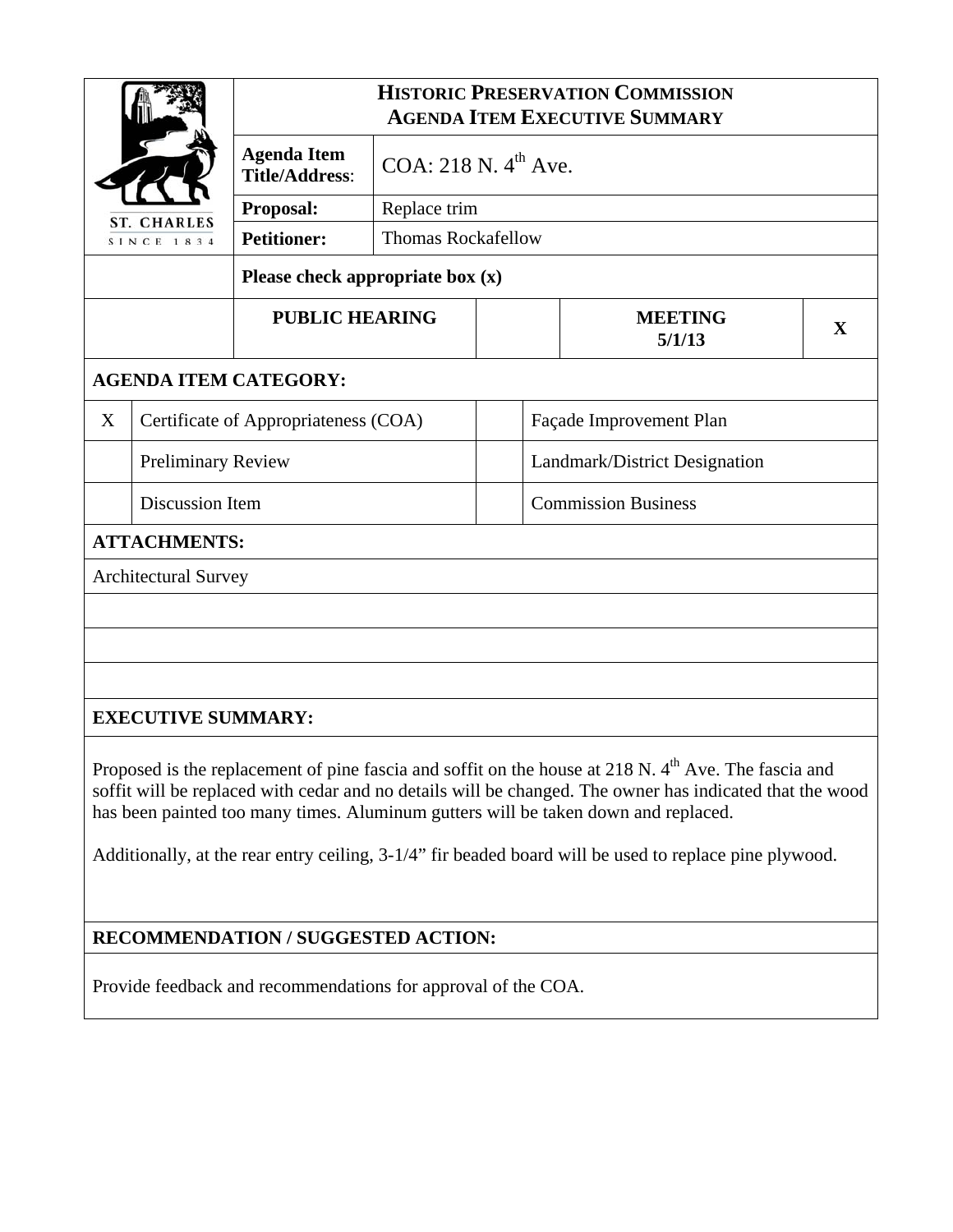

# **ARCHITECTURAL SURVEY**

CENTRAL HISTORIC DISTRICT ST. CHARLES, ILLINOIS

### **ST. CHARLES HISTORIC PRESERVATION COMMISSION**

#### **Primary Structure**

ADDRESS  $218 N 4<sup>th</sup> Ave$ 

1994 Photo Roll: 15 Negative: 18, 21

Photo: Aug. 2003

# **ARCHITECTURAL SIGNIFICANCE**

- Significant
- **Contributing**
- Non-Contributing
- Potential for Individual National Register Designation

# **ARCHITECTURAL INFORMATION**

# **BUILDING CONDITION**

- ◆ Excellent
- Good
- Fair
- Poor

| Architectural Style/Type: Minimal Traditional |           | Exterior Walls (Current): Cement plaster |  |
|-----------------------------------------------|-----------|------------------------------------------|--|
| <b>Architectural Features:</b>                |           | Exterior Walls (Original):               |  |
| Date of Construction:<br>Source:              | 1935-1950 | Foundation:<br>Roof Type/Material:       |  |
| <b>Overall Plan Configuration:</b>            |           | Window Material/Type:                    |  |

**ARCHITECTURAL FEATURES:** One story cement plaster finish house with dormers. Symmetrical with center door with transom. Two dormers provide "cape cod" appearance.

**ALTERATIONS:** Minor alteration to first floor.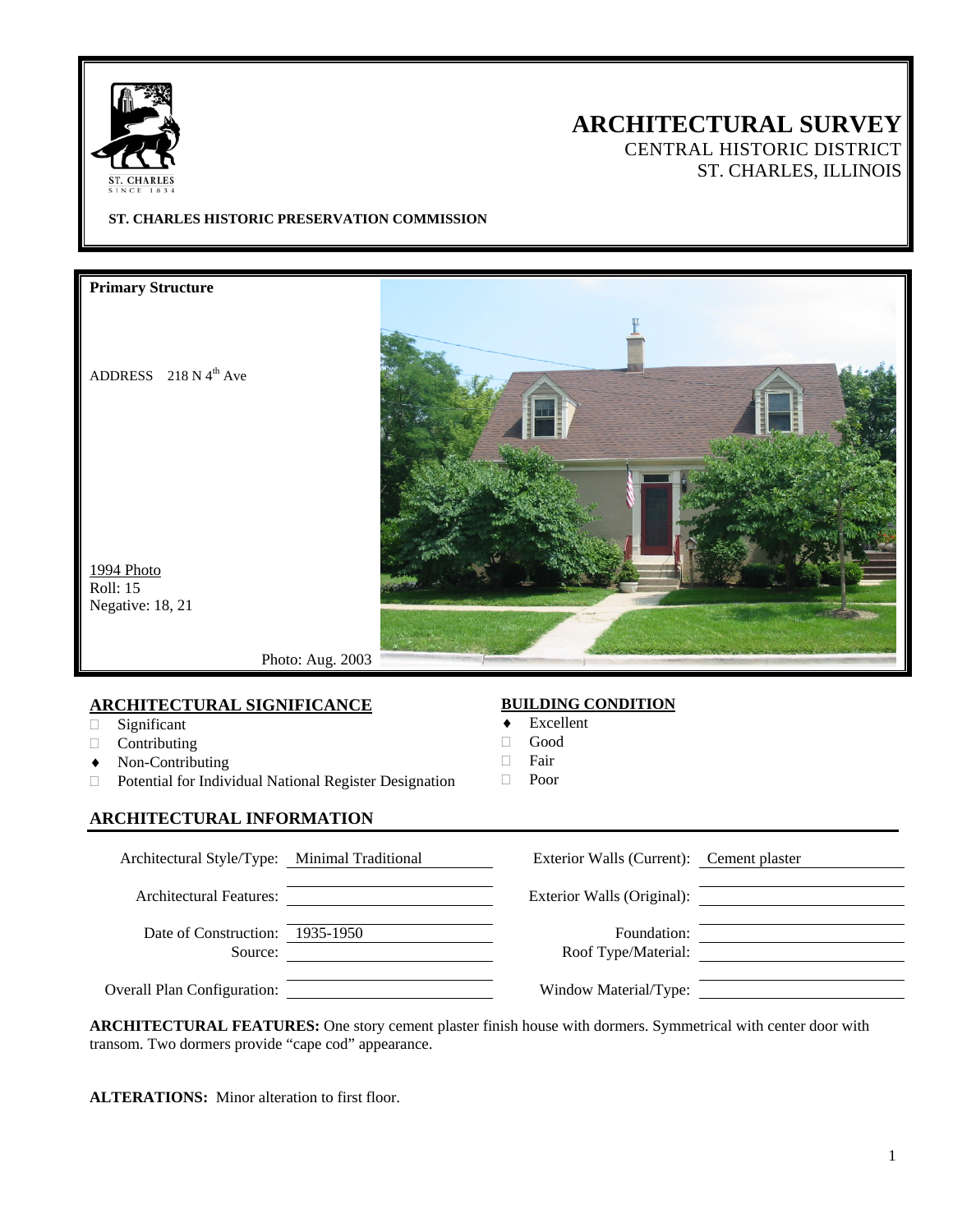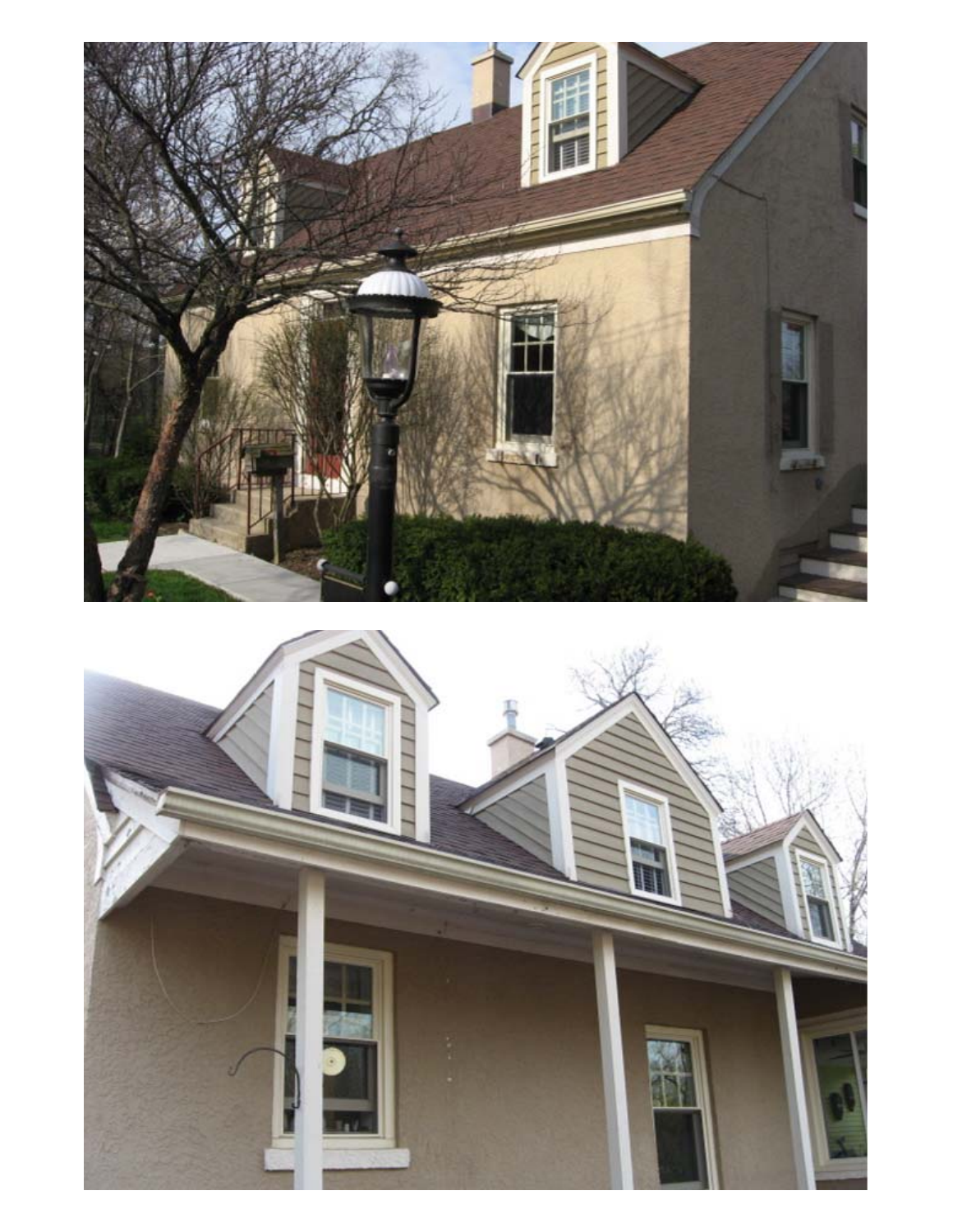